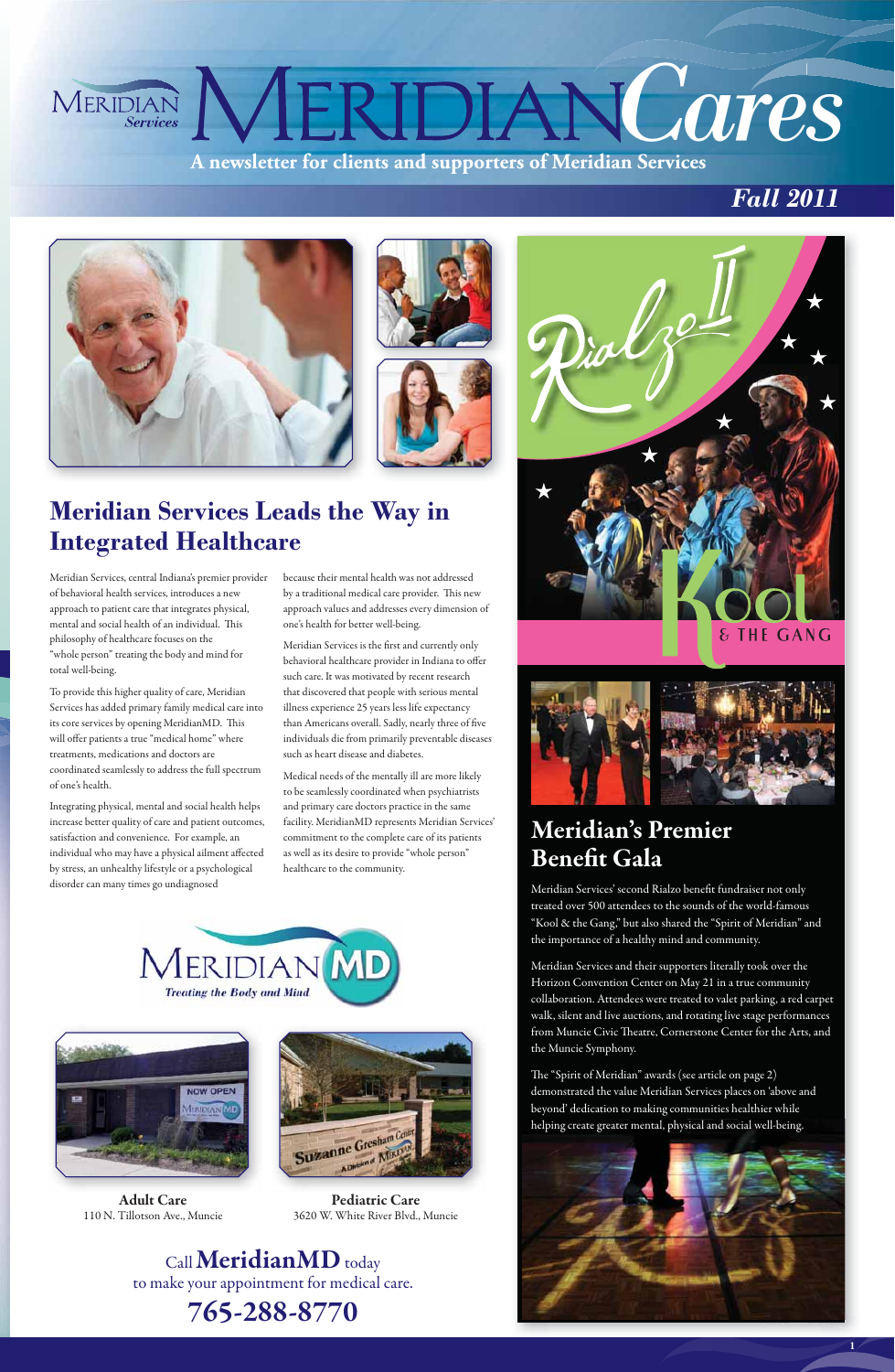To help the community become more aware of child abuse and the services available to prevent it, Meridian Services presented its 3rd annual "We Have a Voice" 5k Child Abuse Prevention Walk in April. To date, more than 1,000 people have participated and over \$15,000 has been raised. Meridian Services' Gresham Center houses the Child Advocacy Center (CAC) dedicated to child abuse investigations and recovery.



# **4th Annual Gresham Center**

**765-288-1928 • www.meridiansc.org**

**For more information go to www.meridiansc.org**



at IU Health Ball Memorial Hospital. It is well known in the behavioral health and emergency medical services communities that psychiatric patients pose a significant challenge to hospital emergency departments.

Meridian proudly presented its first ever "Spirit of Meridian" Awards at Rialzo II to an outstanding employee and community member who demonstrated 'above and beyond' dedication to our mission of creating healthier communities. Our winners regularly go above and beyond expectations, display a selfless attitude while serving others, strive for excellence, exhibit a giving spirit, initiate ideas that allow us to be better, show utmost respect for all whom they interact with, cultivate relationships that allow collaboration, and inspire others to follow their example.

#### **COMMUNITY AWARD WINNER**



**CHRISTINA (TINA) DRUMMOND, M.D.** Medical Director Emergency Department IU Health Ball Memorial Hospital

Dr. Drummond was recognized for her commitment and dedication to patient care as well as her efforts in collaborating with Meridian's inpatient psychiatric program located

health and FREE health and vision screenings FREE live performances







"I believe you can find an exception to this at IU Health Ball Memorial Hospital, due in large part to the leadership of Dr. Drummond. Dr. Drummond has fostered a culture committed to providing excellent emergency care to psychiatric patients," said Barbara Sells, Meridian Services Program Manager.

#### **EMPLOYEE AWARD WINNER**



**KIMBERLY J. CANAN** Behavior Clinician Suzanne Gresham Center a division of Meridian Services

"Kim is one of the most resourceful and creative people I have met. She finds a way to get her clients what they need...so she can change their lives. She treats each of her cases as if they were

children of her own," said a fellow employee.

Another co-worker stated, "Most people would not want to take on kids like Kim sees. She works with the most challenging cases, usually kids who



a division of Meridian Services

are headed to residential treatment centers. Yet, if you were to meet any of the children with whom Kim has spent time, you would discover kind, respectful, thankful kids who have come to respect their community."

- Featuring live performances from **Seth Cook of "Cook and Belle"** band and Cornerstone Center for the Arts
- Connect with family, health and safety resources through local organizations
- MeridianMD, primary family medical care services for children and adults
- FosterHope & adoption information
- Kid safety photo IDs by Life Touch
- Dunk Tank
- ESPN & WLBC live broadcast
- Robotic demonstrations
- Face & fingernail painting



**Located in the Morrison Mock Professional Center** 3620 W. White River Boulevard in Muncie, Indiana

# **Saturday, August 27, 11am - 2pm**

Fun Fair

games, prizes and inflatables pizza, pretzels and drinks **FREE** *PIZZA, Pretzels*<br>while they last **FREE**

**"Bringing Families and Communities Together"**

Meridian Services • **www.meridiansc.org**



**Past board members, Al Rent and Charlie Sursa, present award at Rialzo.**

**President/CEO, Hank Milius, recognizes Kimberly Canan at Rialzo.**



### **Child Abuse Prevention Walk**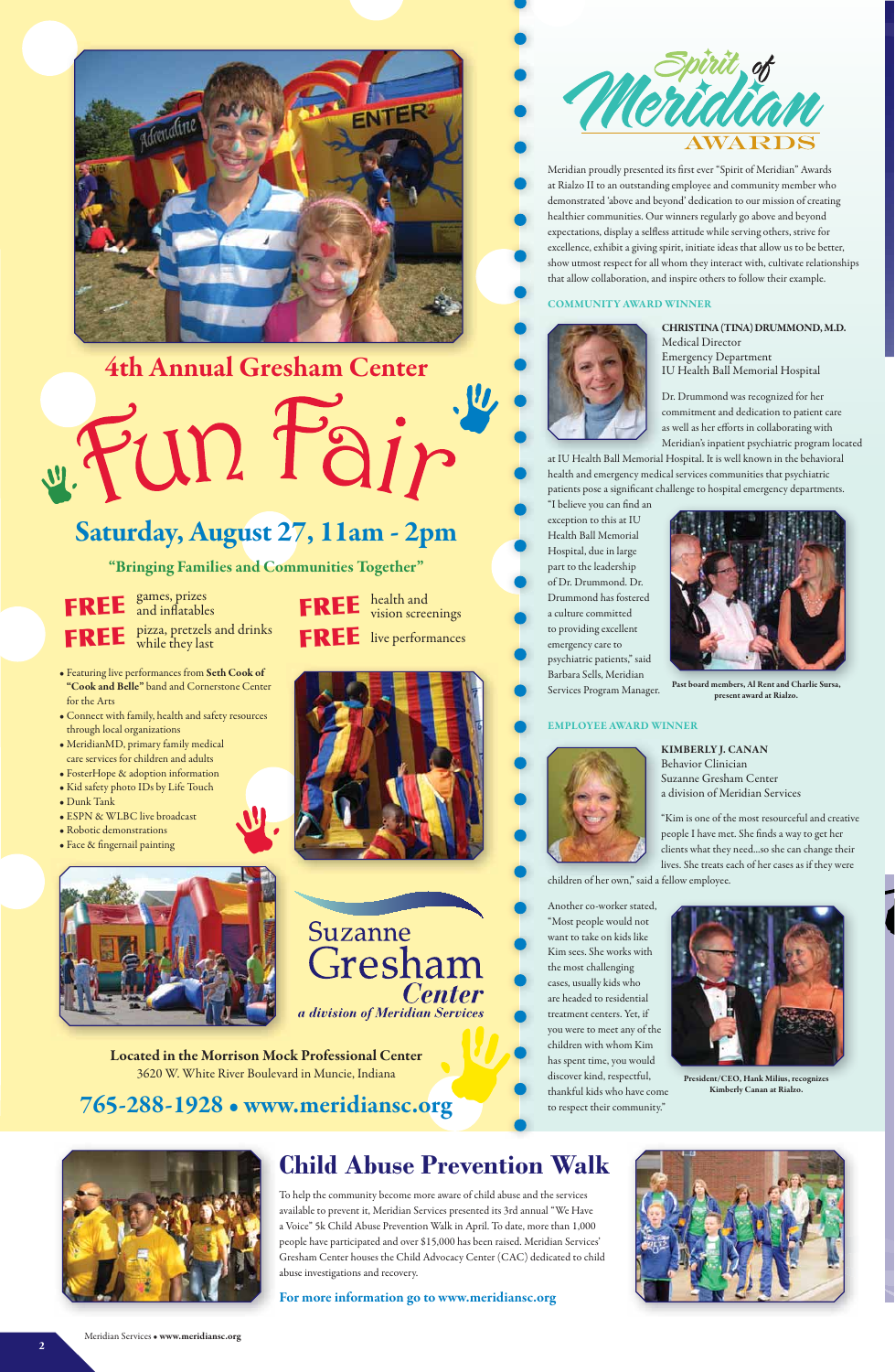Meridian Services is proud to announce that Abdul Subhan, M.D. and Arman H. Siddiqui, M.D. have joined its medical staff. Both doctors are psychiatrists with additional residency training or fellowship. Dr. Siddiqui has a fellowship in Child and Adolescent Psychiatry and Dr. Subhan has residency training including an internship in Family Medicine. Both doctors have completed their medical training and earned a Doctor of Medicine degree in 1996 from Dow Medical College in Karachi, Pakistan.

"Drs. Subhan and Siddiqui are great additions to Meridian Services. Their expertise not only in psychiatry, but in family medicine and child and adolescent psychiatry, is a valued resource and will strengthen our efforts in healthcare integration," says Hank Milius, President/CEO, Meridian Services. "We are very fortunate to have them join our community."

> Meridian Services' Connxxions program perfectly represents a dedication to progressive ideas and care of challenging patients. The Connxxions program began from a collaboration between Deceil Moore, Program Manager, and Bob Coles, VP of Business Development, to better address the needs of individuals who have both developmental challenges and mental health issues.

# Walk-Ins Welcome!



Contact **Meridian Services** at **866-306-2647** to learn more or **visit us during Walk-In Hours.** www.meridiansc.org

Meridian Services is committed to helping individuals receive the help they need with immediate accessibility and convenience. Because we understand this, special hours are available for walk-ins at locations throughout central Indiana. Many find that the journey to better mental health is quicker and easier than expected.

**Monday-Friday** 7:45 a.m. - 10:30 a.m. 12:30 p.m. - 3:30 p.m. **Muncie** 240 N. Tillotson Avenue Muncie, IN 47304

**Monday-Friday** 8 a.m. - 3:30 p.m.

**New Castle** 930 N. 14th Street New Castle, IN 47362

**Monday and Thursday** 8 a.m. - 3:30 p.m.

**Portland** 931 W. Water Street Portland, IN 47371

### Walk-In Hours and Locations

**Monday-Friday** 8 a.m. - 3:30 p.m.

**Richmond** 16 S.W. 5th Street Richmond, IN 47374

# **Meridian Adds to Growing Medical Staf**

Through this exclusive Meridian Services' program, individuals with a dual diagnosis gain skills that foster independence and enrich their lives. Today, Connxxions serves over 700 individuals in 21 Indiana counties and Meridian Services is considered a leader in this area of care.

 The Connxxions program focuses on developing an individual's ability to recognize when a mental health issue is occurring or about to occur. Ultimately, individuals will better their coping skills through Connxxions. Improving communication and learning through experiences are key features of the program. Connxxions also works with the individual's support network. Caregivers and family members will learn through the Connxxions program how to best help their loved one.



**The Multi-Disciplinary Team interviews children** who have been abused.

Meridian Services' Child Advocacy Center (CAC), located at the Suzanne Gresham Center, hosted an open house that featured the unveiling of the life-size, tile art "Listening Tree – Leaves of Courage" in honor of children who have undergone investigations of abuse and interviews at the CAC. The CAC is nationally accredited and has helped increase prosecution rates of abusers.

**Dr. Sally Myers, artist** 



**Abdul Subhan, M.D.**



Both doctors will be working to fill the unmet needs of adults and children in our community. To help with this, Meridian will be opening a Saturday clinic that will be more convenient and accessible for working families. Services are also provided





Medical Director, Meridian Services.





Honoring children who have experienced abuse.



Dr. Jon & Janis Hendrix, donors who initiated the "Listening Tree."



# **PROGRAM SPOTLIGHT**



# CONN YIONS

**Arman H. Siddiqui, M.D**